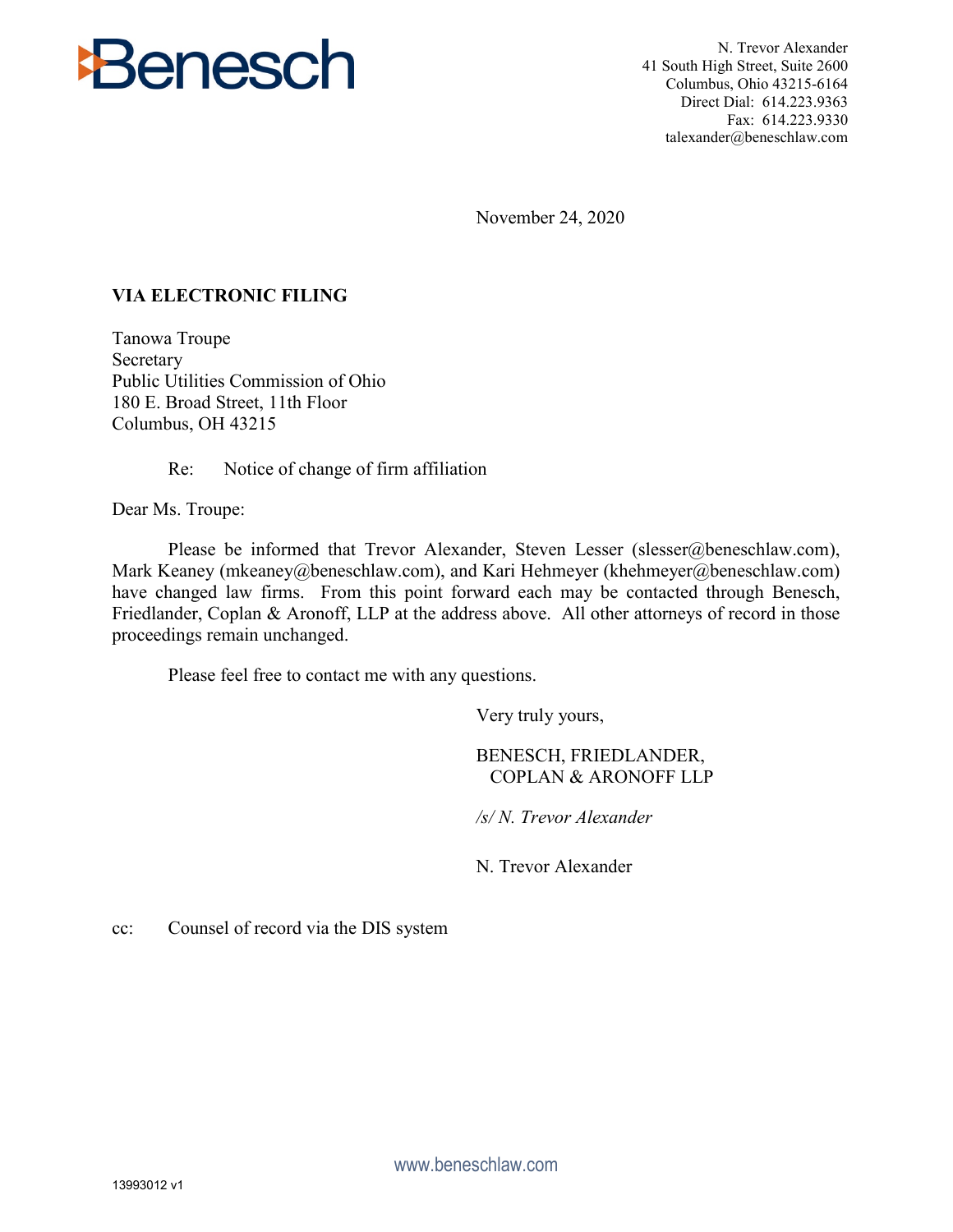Tanowa Troupe November 24, 2020 Page 2

## **Attachment A**

| 89-8012-GA-TRF | 14-1182-EL-CSS | 18-0047-AU-COI |
|----------------|----------------|----------------|
| 89-8033-GA-TRF | 14-1270-EL-CSS | 18-0206-GA-GCR |
| 89-8039-GA-TRF | 14-1297-EL-SSO | 18-0209-GA-GCR |
| 00-1742-EL-CRS | 14-1610-EL-CSS | 18-0212-GA-GCR |
| 05-0376-EL-UNC | 14-1693-EL-RDR | 18-0298-GA-AIR |
| 08-0917-EL-SSO | 14-1938-EL-CSS | 18-0569-EL-UNC |
| 08-1094-EL-SSO | 14-1944-EL-CSS | 18-1027-GA-UNC |
| 09-0872-EL-FAC | 14-1990-EL-GAG | 18-1192-EL-ORD |
| 09-1820-EL-ATA | 15-0697-EL-CSS | 18-1484-GA-UNC |
| 10-0501-EL-FOR | 15-0892-EL-AEC | 18-1485-GA-ATA |
| 10-0502-EL-FOR | 15-1830-EL-AIR | 18-1549-PL-AEM |
| 10-2205-EL-EEC | 16-0122-TR-ORD | 18-1595-EL-GRD |
| 10-2929-EL-UNC | 16-0206-GA-GCR | 18-1720-GA-AIR |
| 11-0346-EL-SSO | 16-0354-GA-AIS | 18-1818-EL-RDR |
| 11-3545-EL-GAG | 16-0395-EL-SSO | 18-1875-EL-GRD |
| 11-4504-EL-ATA | 16-0563-EL-AIS | 18-6000-EL-UNC |
| 11-5201-EL-RDR | 16-0695-EL-REN | 19-0162-EL-RDR |
| 11-5730-EL-FAC | 16-0776-EL-UNC | 19-0364-GA-UNC |
| 12-0426-EL-SSO | 16-1181-GA-ACE | 19-0801-EL-BGN |
| 12-1126-EL-UNC | 16-1578-GA-COI | 19-1641-EL-BGN |
| 12-1924-EL-ORD | 16-1725-PL-AIR | 19-1921-PL-ATR |
| 12-1925-GA-AGG | 16-1726-PL-AIR | 19-2080-EL-ATA |
| 12-1926-EL-AGG | 16-1852-EL-SSO | 20-0090-GA-AEC |
| 12-2050-EL-ORD | 16-1975-EL-CSS | 20-0103-EL-AGG |
| 12-2157-EL-ORD | 16-2177-EL-WVR | 20-0146-GA-ATA |
| 12-2668-EL-ACP | 16-2251-GA-UNC | 20-0591-AU-UNC |
| 12-3254-EL-UNC | 16-2419-GA-CSS | 20-0680-EL-UNC |
| 13-1583-EL-CSS | 17-0032-EL-AIR | 20-1013-EL-POR |
| 13-1892-EL-FAC | 17-0957-EL-UNC | 20-1040-GE-UNC |
| 13-1909-EL-ACP | 17-0974-EL-UNC | 20-1077-GE-WVR |
| 13-2139-GA-AGG | 17-1263-EL-SSO | 20-1427-GA-ALT |
| 13-2385-EL-SSO | 17-1750-EL-CSS | 20-1502-EL-UNC |
| 13-2420-EL-UNC | 17-2118-GA-AAM | 20-1613-PL-COI |
| 14-0568-EL-COI | 17-2391-EL-UNC |                |
| 14-0841-EL-SSO | 17-2424-PL-COI |                |